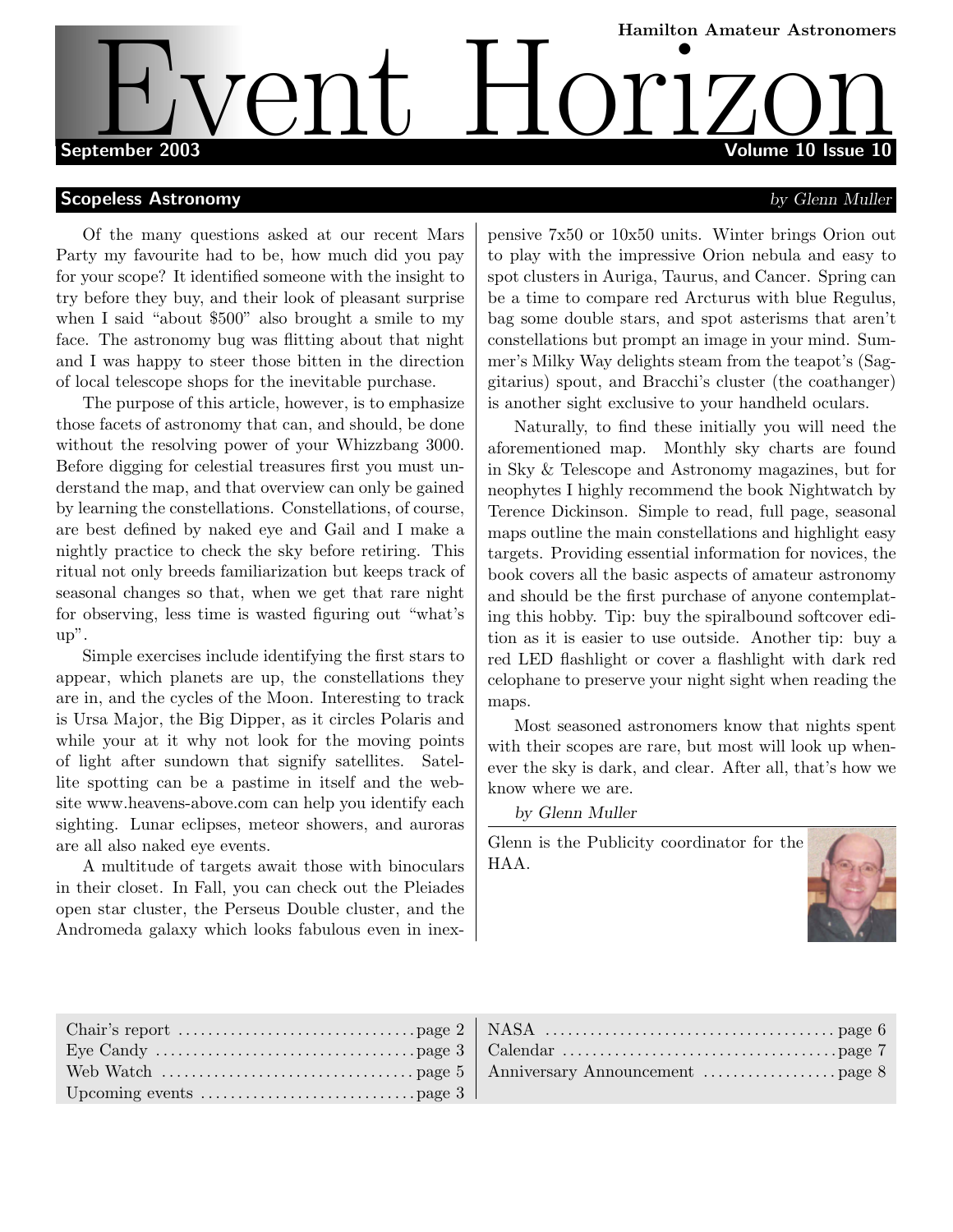### Chair's Report

What a star party!! The weather was perfect. The night was perfect. About a thousand folks showed up to look at Mars. Everyone seemed to enjoy themselves. Mars even put on a good show. I would like to thank all the folks who helped make this happen. The ones I can remember are: Stewart Attlesey, Margaret Walton and her crew, Barb Wight, Mike DeVillaer, Glenn and Gail Muller, Cindy Bingham, Bob Christmas, Ray Badgerow, Ann and Bill Tekatch, and Ann's son Anthony Tekatch :) Stewart's telescope drew the longest lines up to an hour at times. This seems like an excellent time of year to hold such star parties we'll have to think up another excuse at the same time in 2004!

And how about that planet Mars?! I have had my best looks ever this summer. It is nice to have those 12-inch LX-200's hanging around the group in such abundance. The webcam shots which Steve Barnes and others have taken are just spectacular. It makes you wonder why NASA wastes all that money on space telescopes and missions to other planets.

So, what else do we have planned for the autumn? One big event is our 10th anniversary party being held at the Royal Botanical Gardens on the evening of

Saturday, November 8th. Cindy Bingham has put an enormous amount of work into the planning for this event. It looks like we will have quite a nice set of door prizes to hand out that evening. As you may know, Bob McDonald - host of CBC Radio's Quirks and Quarks - will be our guest speaker for the evening. To top it all off, we have managed to arrange a lunar eclipse! Please buy your tickets for this event early and often.

I would like to welcome our new members to the HAA. Please make sure that you let us know what interests you most. I know that we all are anxious to pass along our hard-won knowledge and experience to you. Event Horizon is always looking for new contributors, too! Don't be afraid to throw your hat into the ring and write an article.

As we start our second ten years, I encourage everyone to think about ways to change what we do to make it even more interesting and exciting. We have a very active Council and a great deal of enthusiasm for trying new things. Also, suggestions for speakers are always welcome - some of our best speakers in 2003 were suggested by members.

Doug Welch



Event Horizon is a publication of the Hamilton Amateur Astronomers (HAA).

The HAA is an amateur astronomy club dedicated to the promotion and enjoyment of astronomy for people of all ages and experience levels.

The cost of the subscription is included in the \$25 individual or \$30 family membership fee for the year. Event Horizon is published a minimum of 10 times a year.

#### HAA Council

| Hon. Chair  Jim Winger         |
|--------------------------------|
| ChairDoug Welch                |
| Second Chair  Grant Dixon      |
| SecretaryMargaret Walton       |
| TreasurerCindy Bingham         |
| Observing Dir Stewart Attlesey |
| PublicityGlenn and Gail Muller |
| Editor/WebAnthony Tekatch      |
| Membership DirAnn Tekatch      |
| CouncillorRay Badgerow         |
| Councillor  Barb Wight         |

Web: amateurastronomy.org

Mailing Address: PO Box 65578 Dundas, ON L9H 6Y6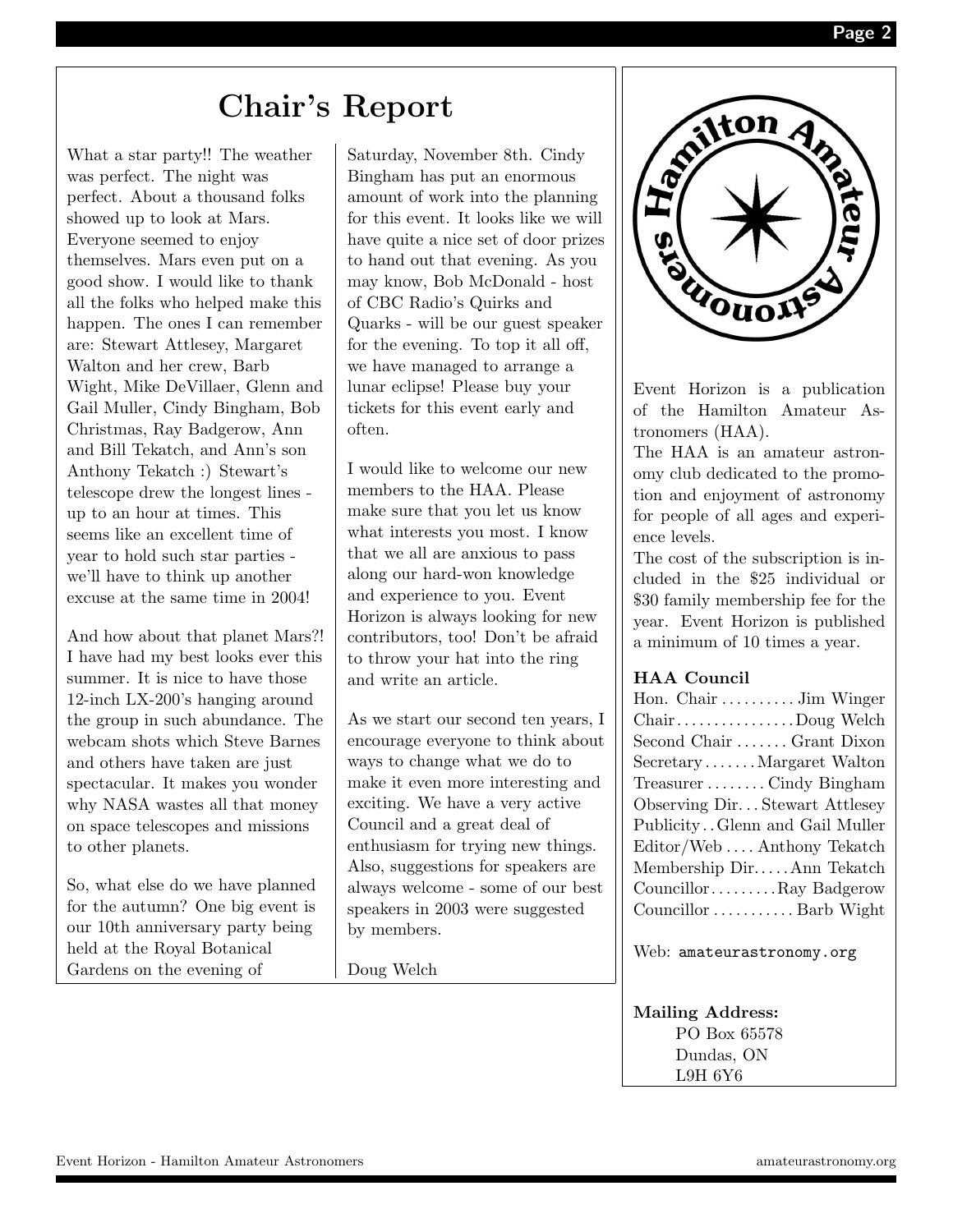Domain Name and Web hosting for the Hamilton Amatuer Astronomy club supplied by Axess Communications Corporate and Residential DSL and Web Hosting http://www.axess.com

support@axess.com

#### Focus on Magnification

To get the most from your scope you need a quality eyepiece (EP). Decent views can be had with EP's costing less than \$100 though oculars in that price range won't be much improvement on what got shipped with the scope. Factors to consider are field of view (FOV) how much of the sky is shown; exit pupil - the diameter of the opening you look through; eye relief - how close to the lens your eye needs to be and; before all else, magnification.

Magnification is the place to start because carefully planned increments of power can minimize the actual number of EP's you need, and that equates to money you can spend elsewhere. Essentially, with low, medium, and high power capability you can cover most situations and, since many people own binoculars with nice wide FOV's, I would suggest that low eyepiece magnification be 40x to 60x; medium would be 80x to 120x; and high is in 160x to 240x range. Though 240x may not seem that high seeing conditions, particularly turbulence in the atmosphere, have the tendency to degrade views magnified much more than 300x.

To determine the power of an eyepiece you need to know the focal length of your scope and the focal length of the EP. Eyepiece focal length is easy - it's marked right on the side (ie) 21mm, but if the focal length of your scope is not inscribed somewhere it can be determined by measuring the distance light travels from the primary objective to the eyepiece - simple with a Newtonian or refractor but more difficult with a Cassegrain design. EP's focal lengths are in millimeters so it's best to use metric measurements for all your calculations. A good rule of thumb is that  $1" \approx 25$ mm.

Now, using my Newtonian reflector as an example:

- Light travels 48" from the mirror to the EP, so the focal length is 1200mm (48 x 25)
- It has a  $6$ " primary mirror, so the objective diameter is 150mm (6 x 25)
- I give you the objective diameter in case you happen to know the focal ratio of your scope (ie) f8
- By multiplying 150mm by  $f(8)(150 \times 8)$  I know the scope's focal length will be 1200mm
- So, with a low power EP of 21mm, I should get a magnification of 57.14x (1200 / 21)

A good way to get more value from your ocular collection is to use a Barlow to effectively double (or triple) the magnification of any eyepiece while maintaining its lower power (larger) exit pupil. Though you should invest in a good Barlow, the cost will be much less than any \$400 Pentax or Nagler you might buy.

To finish this tale I'll tell you that in addition to binoculars I have a 21mm EP, a 7mm EP, and a 2x Barlow. This gives me the following power selection:

 $\text{Binos} = 10x$  $21mm = 57.14x$ 

 $21mm + Barlow = 114.28x$ 

 $7 \text{mm} = 171.42 \text{x}$ 

 $7 \text{mm} + \text{Barlow} = 342.84 \text{x}$  (for those really good nights)

As you can see, a wide range of power in regular graduations can be had for minimal investment with just a little planning. There's lots of selection out therejust do the math!

#### Upcoming Events

Item Future Observing dates

Dates September 19,20 September 26,27 (HAA Silent Lake star party)

Date October 18th, 2003

Event Mountsberg star party

Date November 8th, 2003

Event HAA Anniversary Party (details on Page 8)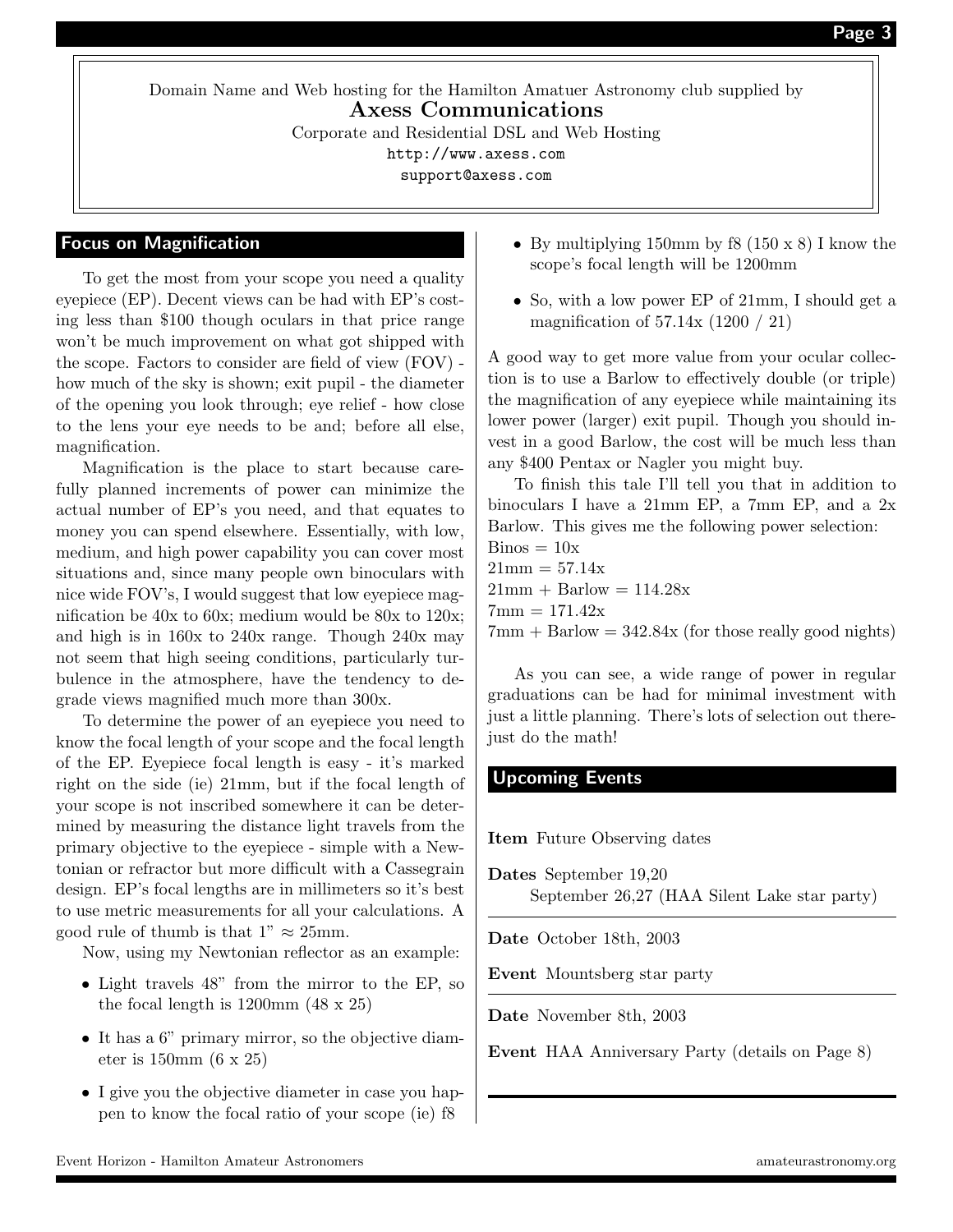Page 4

#### Eye Candy



Here's two examples of Mars as captured via different devices half an hour apart (just after midnight, August 17, 2003) from my backyard.

The image on the left is the sum of 100 selected frames from 600 that were captured by a Phillips webcam (with 2.5x Powermate).

The image on the right, is the sum of 100 selected frames from 1200 that were captured as a MOV file (converted to AVI) as captured by a Nikon CP995 (coupled to a 10mm Radian).

All images were processed with "Registax".

Both images were shot using a 12" f/10 SCT under very unfavourable seeing conditions.

Photos by Bob Botts



The image above was taken with a Philips TouCam Pro webcam and processed with Registax 2. Image taken with Bob Botts's scope and Doug Welch's webcam on Wednesday 27 Aug 2003.



Many people saw large fireballs on late Saturday night August 30, 2003. It looked so spectular that it could have been a fireworks demonstration. Drawing by Anthony Tekatch.



Mars photos by Ann & Bill Tekatch.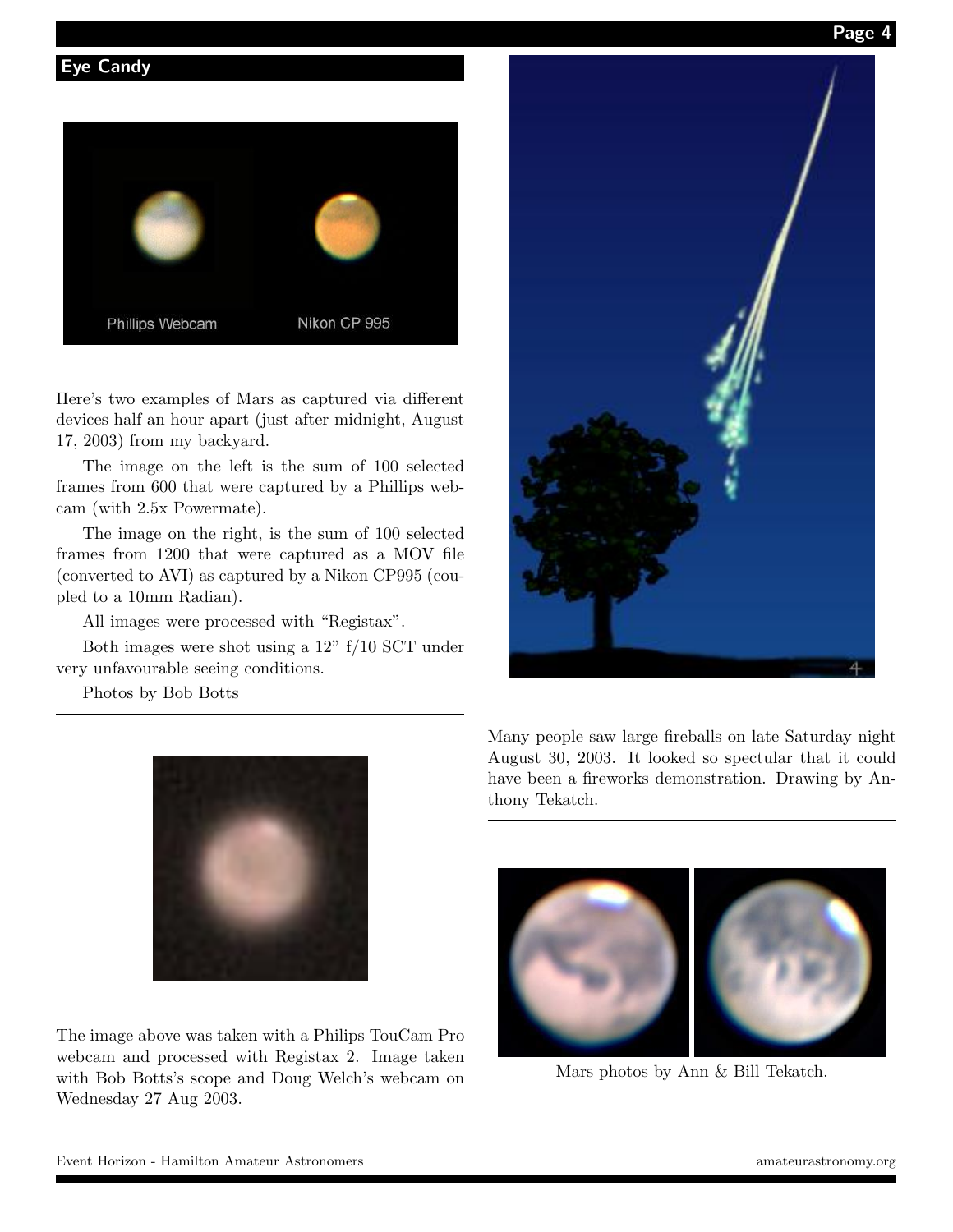

Photo of M11 and V Aquilae by Bob Christmas.



Photo by Margaret Walton from the Mars observing night at the Hamilton Bayfront Park on August 30, 2003.



Photo by Stewart Attlesey from the Mars observing night at the Hamilton Bayfront Park on August 30, 2003.

### WebWatch

Site: www.alllearn.org/course.jsp?C=278

Description: Discovering Black Holes – Online Course (20% off the price)

Site: www.exn.ca/Stories/2003/09/05/52.asp

Description: Steve Barnes on Discovery Channel. He drove to the Florida Keys to get webcam images of Mars with his Meade 12" telescope.

#### Site: www.skypieces.com

Description: Soft, durable polypropylene eyepiece containers

Site: www.celestron.com/polar.htm

Description: Instructions for polar aligning telescopes

Submitted by: Ann Tekatch

#### **Humour**



Comic provided free of charge by www.astronerds.com. Be sure to visit them.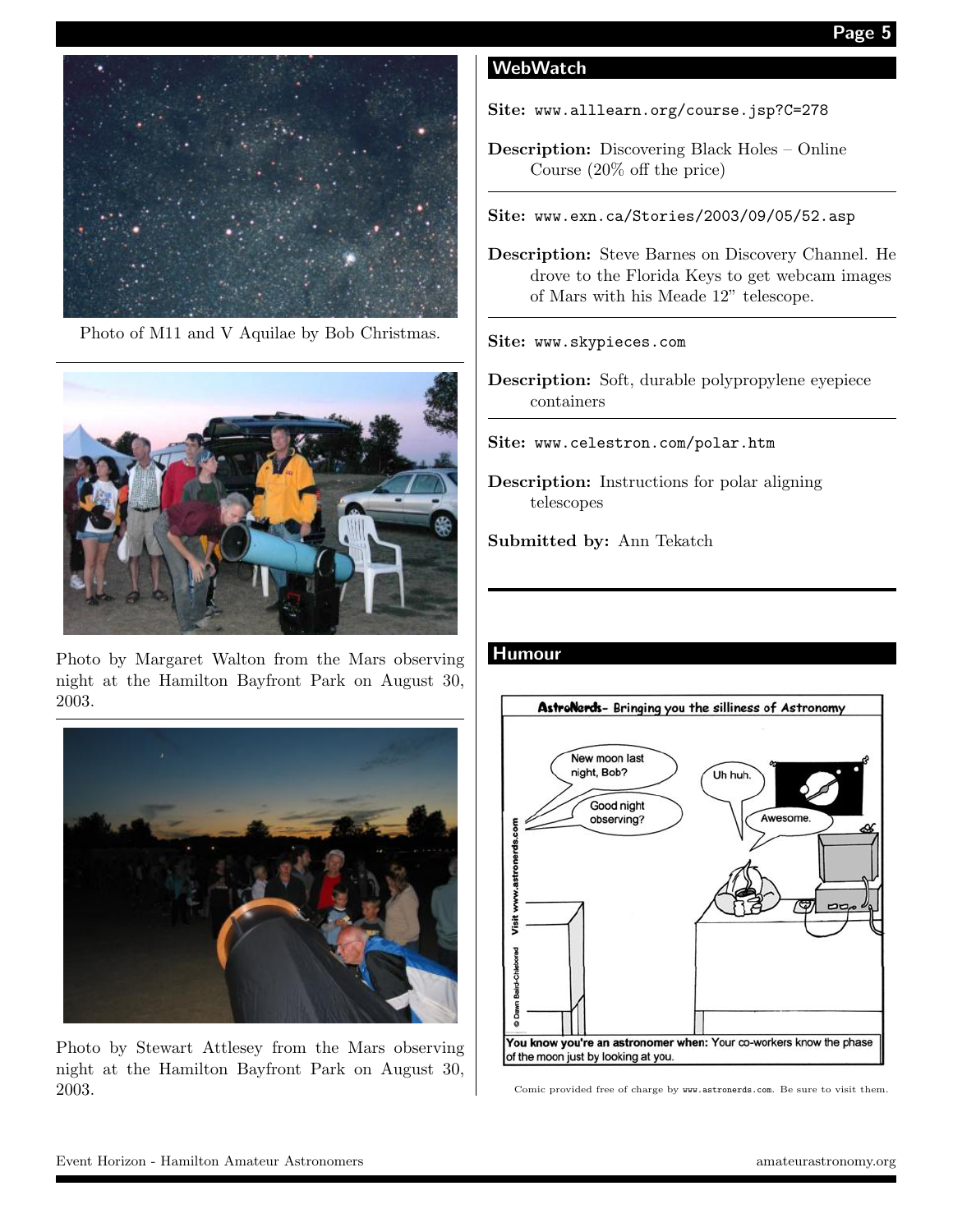Page 6

## NASA's Space Place

#### Careful Planning and Quick Improvisation Succeed in Space Biz By Tony Phillips

On December 18, 2001, ground controllers at JPL commanded NASA's Deep Space 1 (DS1) spacecraft to go to sleep. "It was a bittersweet moment," recalls Marc Rayman, the DS1 project manager. Everyone was exhausted, including Deep Space 1, which for three years had taken Rayman and his team on the ride of their lives.

DS1 blasted off atop a Delta rocket in 1998. Most spacecraft are built from tried-and-true technologyotherwise mission controllers won't let them off the ground. But Deep Space 1 was different. Its mission was to test 12 advanced technologies. Among them: an experimental ion engine, a solar array that focused sunlight for extra power, and an autopilot with artificial intelligence. "There was a good chance DS1 wouldn't work at all; there were so many untried systems," recalls Rayman.

Nevertheless, all 12 technologies worked; the mission was a big success.

Indeed, DS1 worked so well that in 1999 NASA approved an extended mission, which Rayman and colleagues had dreamed up long before DS1 left Earth-a visit to a comet. "We were thrilled," says Rayman.

And that's when disaster struck. DS1's orientation system failed. The spacecraft couldn't navigate!

What do you do when a spacecraft breaks and it is 200 million miles away? "Improvise," says Rayman.

Ironically, the device that broke, the 'Star Tracker,' was old technology. The DS1 team decided to use one of the 12 experimental devices-a miniature camera called MICAS-as a substitute. With Comet Borrelly receding fast, they reprogrammed the spacecraft and taught it to use MICAS for navigation, finishing barely in time to catch the comet. "It was a very close shave."

In September 2001, DS1 swooped past the furiously evaporating nucleus of Comet Borrelly. "We thought the spacecraft might be pulverized," Rayman recalls, but once again DS1 defied the odds. It captured the best-ever view of a comet's heart and emerged intact.



This was the final image of the nucleus of comet Borrelly, taken just 160 seconds before Deep Space 1's closest approach to it. This image shows the 8-km (5-mile) long nucleus from about 3417 kilometers (over 2,000 miles) away.

By that time, DS1 had been operating three times longer than planned, and it had nearly exhausted its supply of thruster-gas used to keep solar arrays pointed toward the Sun. Controllers had no choice but to deactivate the spacecraft, which remains in orbit between Earth and Mars.

Rayman has moved on to a new project-Dawn, an ion-propelled spacecraft that will visit two enormous asteroids, Ceres and Vesta, in 2010 and 2014. "Dawn is based on technologies that DS1 pioneered," he says.

Even asleep, DS1 continues to amaze.

Find out more about DS1 at http://nmp.jpl. nasa.gov/ds1 . For kids, go to http://spaceplace. nasa.gov/ds1dots.htm to do an interactive dot-to-dot drawing of Deep Space 1.

This article was provided by the Jet Propulsion Laboratory, California Institute of Technology, under a contract with the National Aeronautics and Space Administration.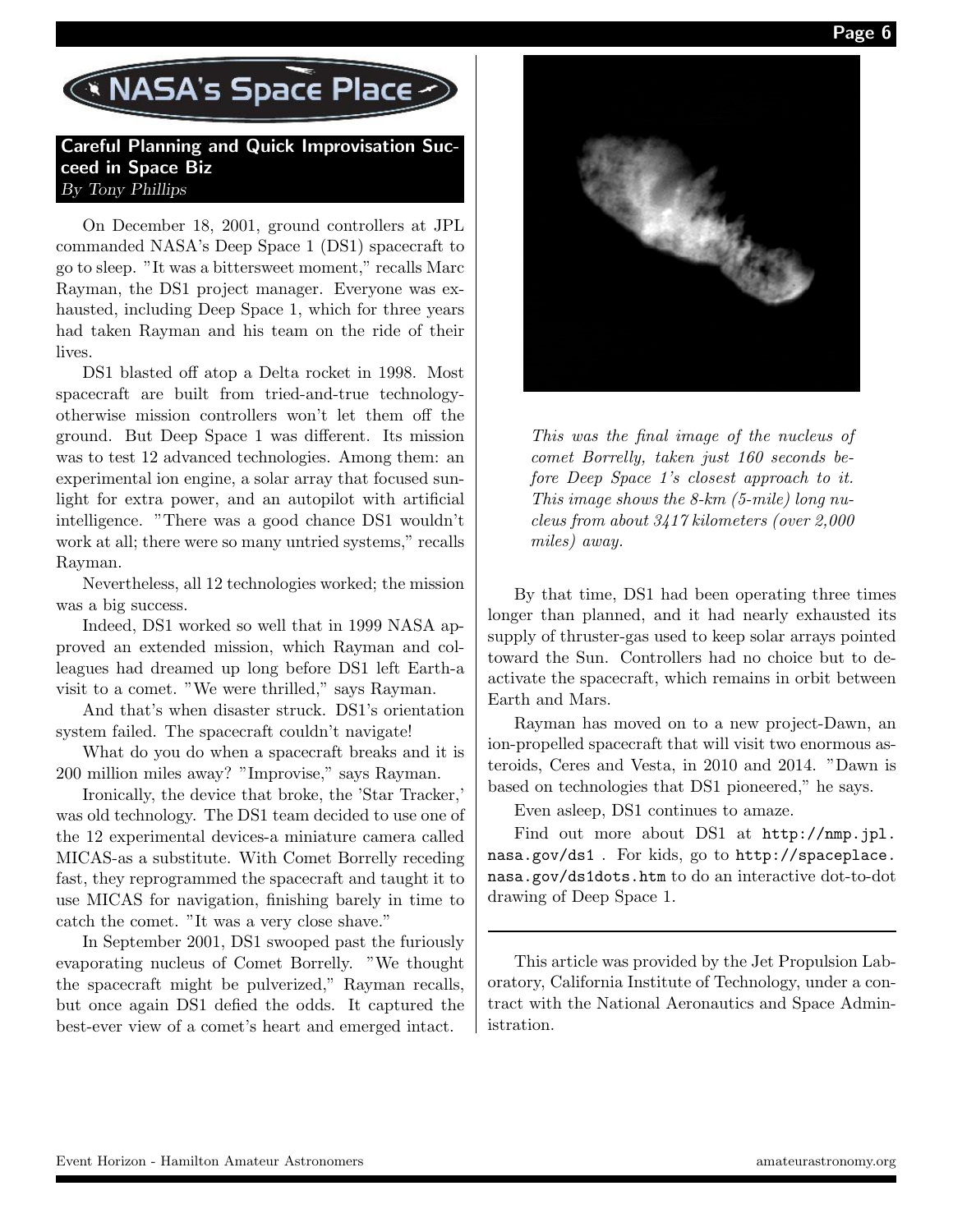